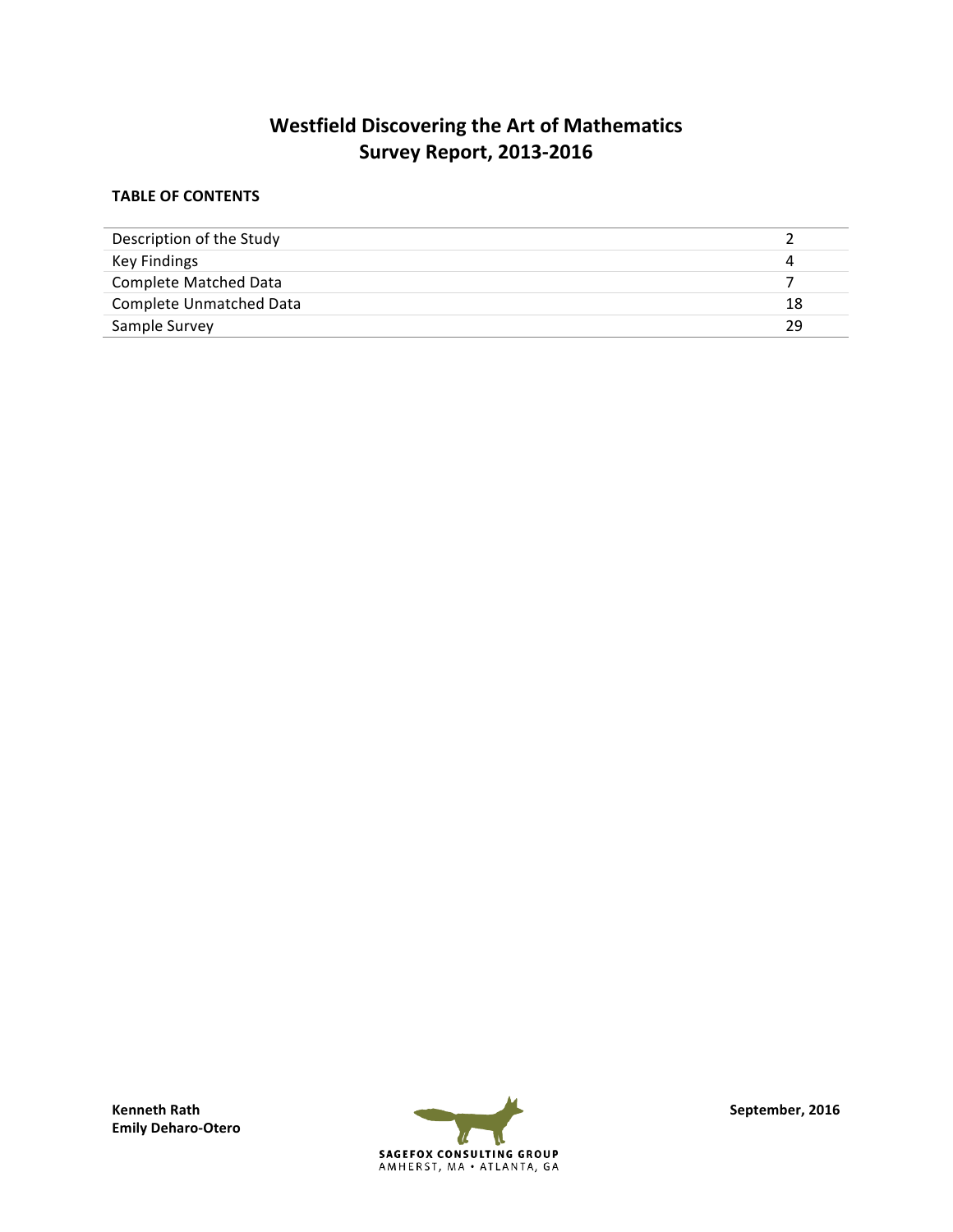#### **DESCRIPTION OF THE STUDY**

From the fall of 2013 through the spring of 2016, students at Westfield State University taking MLA courses using IBL have been asked to take a pair of surveys, one at the beginning and one at the end of the semester, designed to examine the changes in students' attitudes to mathematics. In a couple of cases, we were also able to collect surveys from classes outside of WSU, particularly from Drs. Xiao and Schumacher in the fall of 2015 and Dr. Rossa in the fall of 2013.

The surveys were developed collaboratively by the evaluators and the project team. The two surveys were mostly the same, though a set of additional items about the impact of the course were included on the post-survey. The items fell into the following areas:

- General background information
- Students' relationship to mathematics
- Knowledge of mathematicians, famous mathematics problems, and ideas that have been changed through mathematical thinking
- Role of mathematics in society
- Personal opinions about mathematics
- Predicted (or actual) enjoyment of the class
- Likelihood that they would remember this class or sign up for another math class (post-survey only)
- Changes as a function of participating (post-survey only)

The questions on the survey, which is included at the end of this report, were designed to address the following goals of the project:

- 1. Students will appreciate mathematics as a human endeavor which is one of our most fundamental intellectual pursuits.
- 2. Students will understand that mathematics is a vital, rapidly growing field of inquiry with a dedicated cohort of practitioners.
- 3. Students will understand the continued impact of mathematics in shaping history, culture, logic, philosophy, and knowledge, as well as its role as a humanistic and aesthetic discipline.
- 4. Students will understand the ubiquitous role of mathematics in the world around them.
- 5. Students will strengthen their reasoning skills and become better problem solvers.
- 6. Students will strengthen their skills in reading, writing, argumentation and speaking.
- 7. Students will become more self-monitoring, reflective learners and take greater personal responsibility for their learning.
- 8. Students will approach mathematics more positively and gain a balanced perspective of mathematics.
- 9. Students will improve their mathematical confidence.
- 10. Students will develop awareness of the negative impact of broadly-held societal views.
- 11. Students will be capable of and interested in considering mathematics outside of the confines of the classroom, understanding the value of life-long learning in mathematics.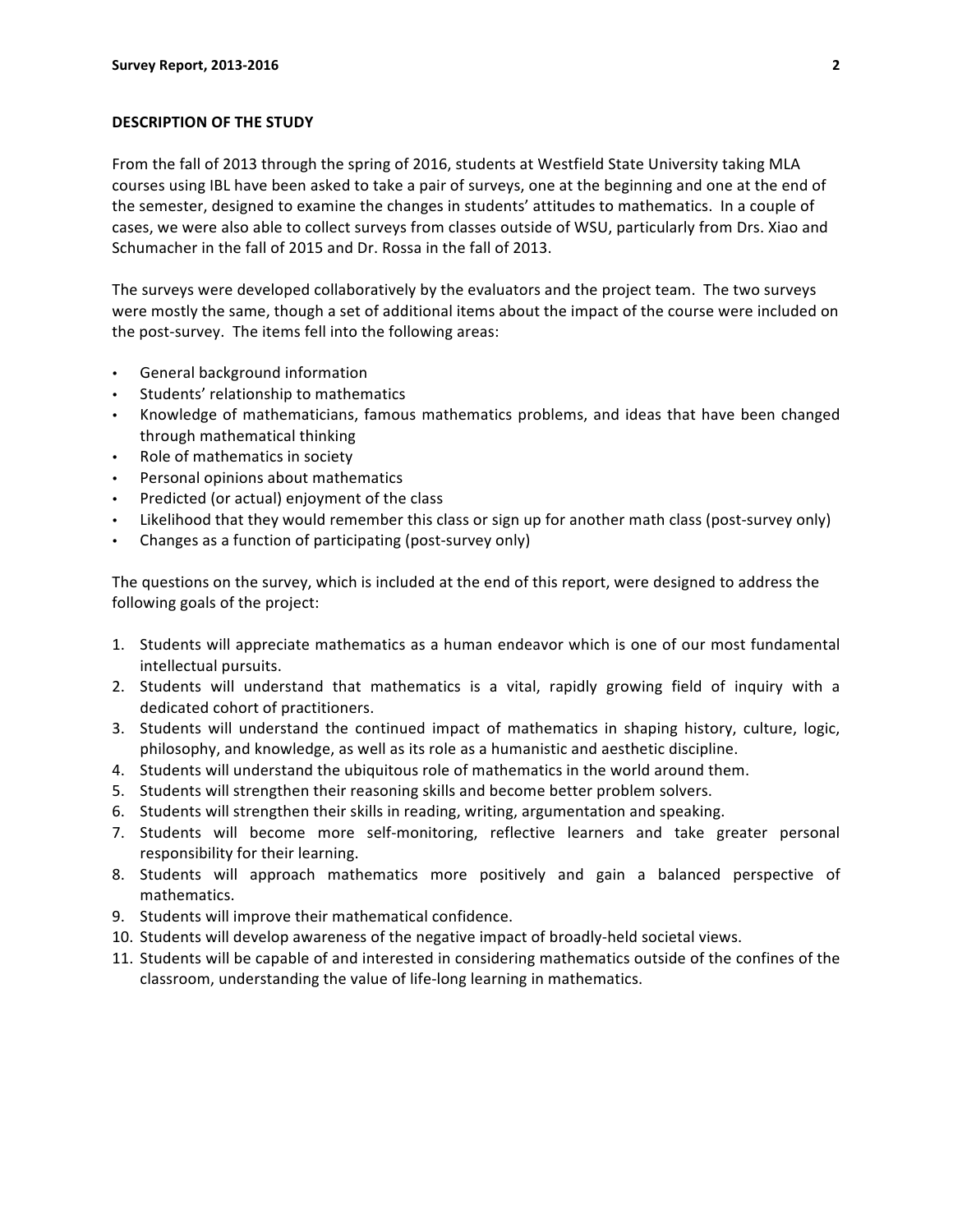These goals were grouped into four larger categories, which is how they are reported on in the report. These are:

- 1. Understanding the Field of Mathematics (Goals 1-4)
- 2. Student Thinking about Mathematics (Goals 5 & 7)
- 3. Students Feelings about Mathematics (Goals 8 & 9)
- 4. Changes associated with participation (Goals 6, 10, & 11)

This report details the important gains associated with the first three areas, as well as providing data on the combined responses from both surveys. An example of the post-survey, the version used in the spring of 2016, is also provided for reference purposes.

#### NUMBER OF PARTICIPATING STUDENTS

The study includes about 630 students overall, with about 440 matched responses. Analyses were run for both MATCHED and UNMATCHED data sets. The results for significance levels and effect sizes turned out to be very similar.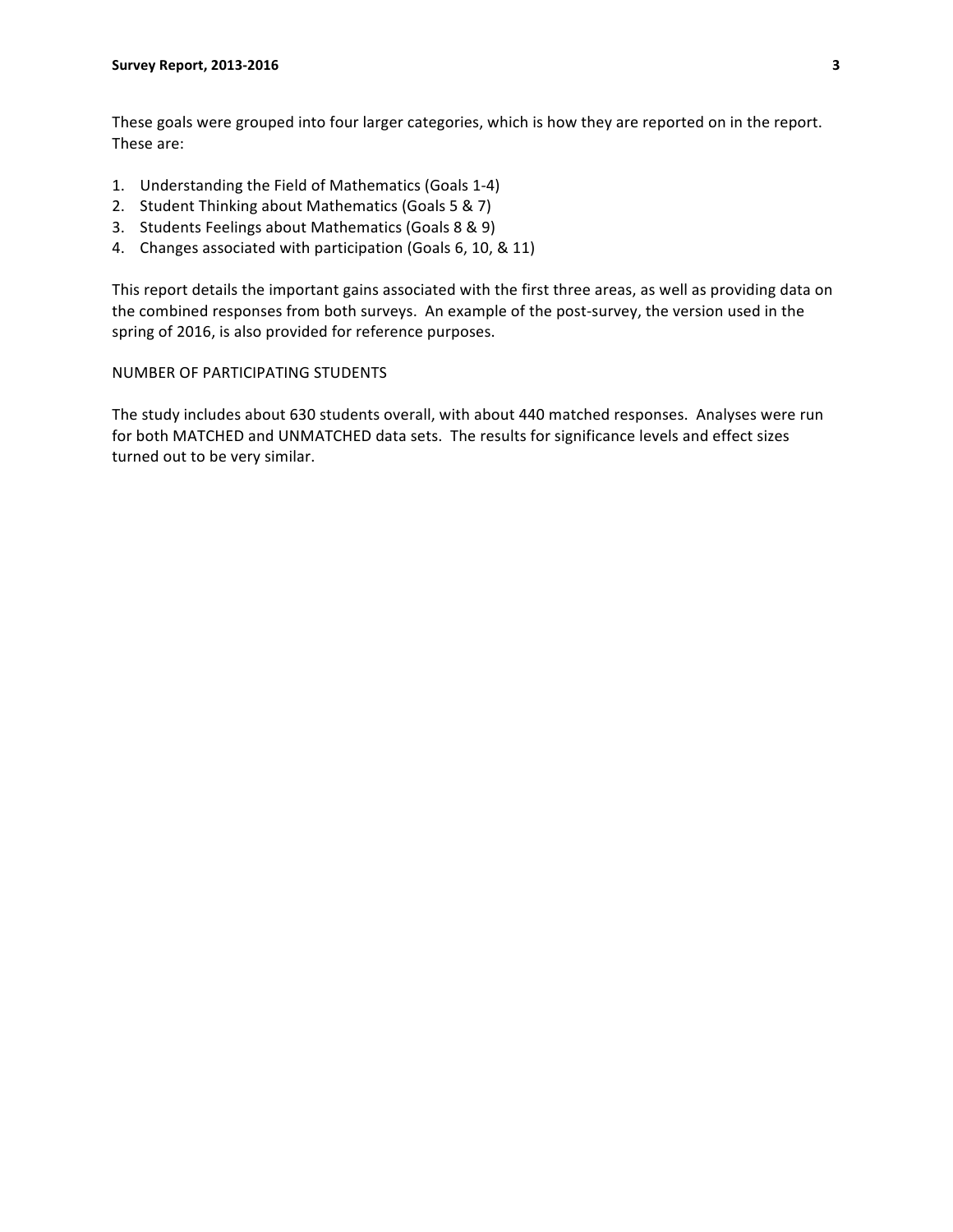#### **KEY FINDINGS**

This section of the report summarizes the most important differences in survey responses between the pre- and post-surveys given to all students from 2013 to 2016. The differences included in these tables were those that met the criteria of being both highly statistically significant ( $p < 0.001$ ) and had an effect size that was at least moderate, defined by Cohen  $(1992)^{1}$  as being 0.4 or greater. Questions are grouped in the goal categories described above.

Columns are shown for both matched and unmatched data. The matched columns only include responses from students who submitted both the pre- and post-survey and whom we were able to successfully identify on both surveys. The tests run were paired-samples t-tests, comparing the pre- and post-survey responses on an individual basis. The unmatched columns contain responses from all students who responded to the surveys, regardless of whether they took both surveys or not. For these data, we used independent-samples t-tests, comparing the surveys as separate groups.

Shading is done based on the effect size of the difference between the pre- and post-test responses. Light green is used when the effect sizes are medium (0.4 to 0.8) and darker green when they are large (0.8 and above). Differences with small effect sizes are not shaded. All ranges are based on the work of Cohen (1992).

Different scales were used for the different questions shown. These scales were as follows:

| Scale                                                                                                         | Questions        |
|---------------------------------------------------------------------------------------------------------------|------------------|
| Agreement scale: $1 =$ strongly disagree, $2 =$ disagree, $3 =$ neutral, $4 =$ agree, $5 =$ strongly<br>agree | Q1-Q22, Q50-Q63  |
| Yes/No scale: $0 = no$ , $1 = yes$                                                                            | Q26-Q30, Q31-Q49 |
| Enjoyment scale: $1 = no$ enjoyment, $3 =$ neutral, $5 =$ strong enjoyment                                    | Q23-Q25          |

#### EFFECT SIZE

The formula used to calculate the effect size is

 $(MEAN 1 - MEAN 2) / SQRT ((((N1 - 1)*STANDDEV1^2) + ((N2 - 1)*STANDDEV2^2)) / (N1 + N2 - 2))$ 

#### *Demographics for Matched Data*

| Student demographics - Pre/Post  | Total |
|----------------------------------|-------|
| Female                           | 250   |
| Male                             | 198   |
| Other                            | 0     |
| African American or Black        | 37    |
| Asian                            | 8     |
| Hispanic, Latino, or Chicano     | 29    |
| Native American or Alaska Native | 8     |
| White                            | 387   |
| Other                            | 4     |
| Freshman/First Year              | 199   |
| Sophomore/Second Year            | 150   |

 $<sup>1</sup>$  Cohen, J. (1992). A power primer. *Psychological Bulletin*, 112, 155-159.</sup>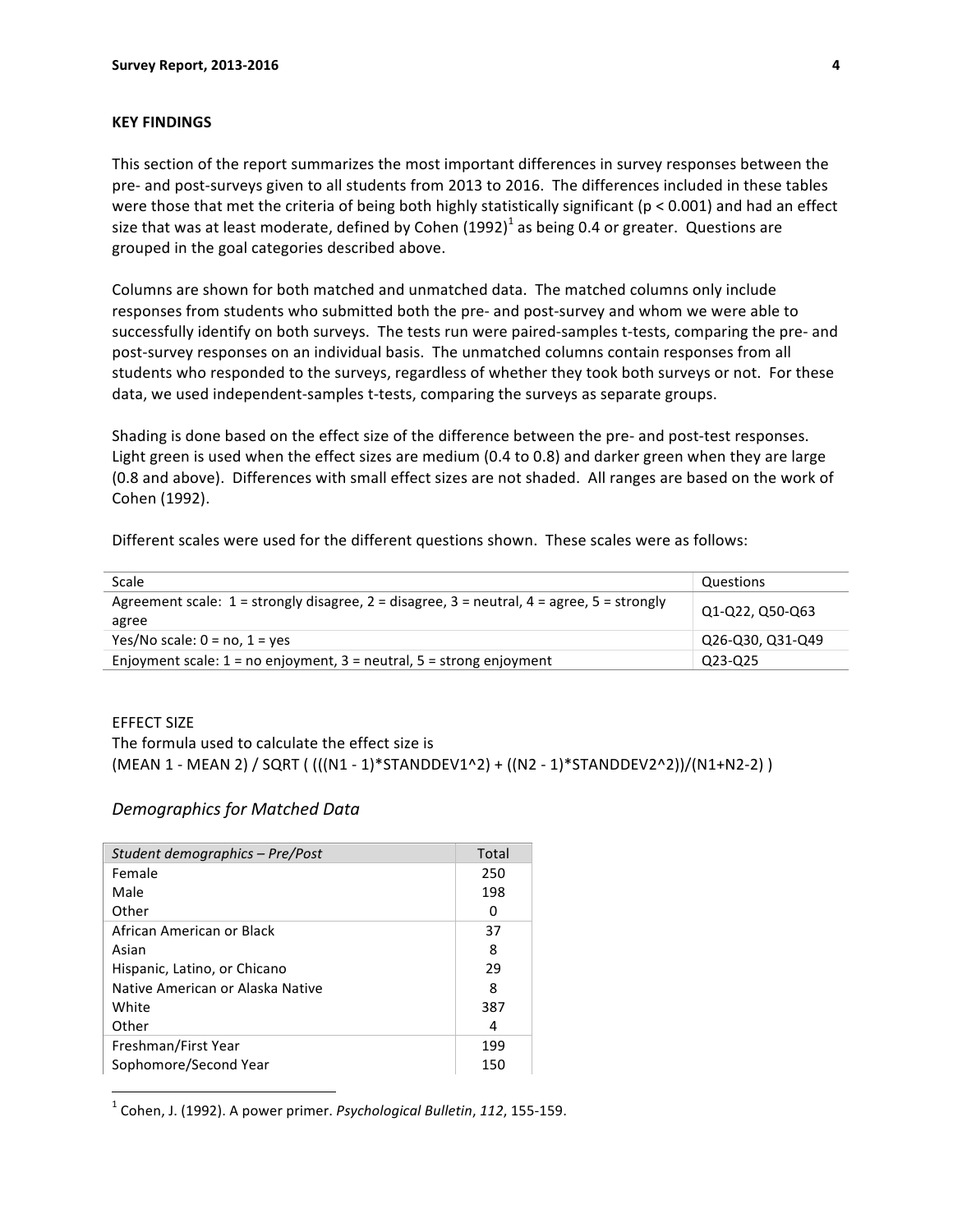| Junior/Third Year | 60 |
|-------------------|----|
| Senior            |    |

# Understanding the Field of Mathematics (Goals 1-4)

|                                                                                                                                                                           |             | Matched      |      |        | Unmatched   |              |      |          |
|---------------------------------------------------------------------------------------------------------------------------------------------------------------------------|-------------|--------------|------|--------|-------------|--------------|------|----------|
| Question                                                                                                                                                                  | Pre<br>Mean | Post<br>Mean | р    | ES     | Pre<br>Mean | Post<br>Mean | р    | ES       |
| Q51. Mathematics requires creativity                                                                                                                                      | 3.34        | 3.84         | .000 | .579   | 3.31        | 3.81         | .000 | .584     |
| Q52. Doing mathematics for its own sake is<br>as valuable as composing music, creating<br>art, or other intellectual endeavors.                                           | 3.40        | 3.81         | .000 | .500   | 3.35        | 3.76         | .000 | .481     |
| Q54. A major reason why mathematicians<br>engage in mathematicians is because they<br>find it beautiful.                                                                  | 3.62        | 4.13         | .000 | .678   | 3.62        | 4.08         | .000 | .602     |
| Q55. Mathematics requires curiosity.                                                                                                                                      | 3.86        | 4.19         | .000 | .473   | 3.84        | 4.16         | .000 | .457     |
| Q56. There are debates within mathematics                                                                                                                                 | 4.03        | 4.35         | .000 | .466   | 4.00        | 4.31         | .000 | .465     |
| Q58. Mathematics is mostly a tool for the<br>sciences.                                                                                                                    | 3.22        | 2.82         | .000 | $-414$ | 3.16        | 2.85         | .000 | $-0.327$ |
| Q59. Mathematics are excited and<br>passionate about their work.                                                                                                          | 4.07        | 4.35         | .000 | .412   | 4.02        | 4.31         | .000 | .422     |
| Q26. Can you name one mathematician, who<br>is still alive and describe what you think<br>he/she does?                                                                    | 0.10        | 0.56         | .000 | 1.114  | 0.09        | 0.51         | .000 | 1.062    |
| Q27. Can you name or describe a famous<br>unsolved or recently solved problem in<br>mathematics?                                                                          | 0.05        | 0.52         | .000 | 1.227  | 0.05        | 0.47         | .000 | 1.133    |
| Q30. Can you name or describe a surprising<br>mathematical aspect of or idea in, your<br>personal environment that you have noticed<br>outside of your mathematics class? | 0.11        | 0.38         | .000 | .663   | 0.11        | 0.35         | .000 | .609     |
| Q31. Visual arts (Mathematics plays a<br>significant role)                                                                                                                | 0.27        | 0.63         | .000 | .760   | 0.28        | 0.61         | .000 | .706     |
| Q32. Theater                                                                                                                                                              | 0.15        | 0.41         | .000 | .610   | 0.14        | 0.40         | .000 | .623     |
| Q33. Music                                                                                                                                                                | 0.38        | 0.73         | .000 | .759   | 0.39        | 0.72         | .000 | .701     |
| Q34. Philosophy                                                                                                                                                           | 0.24        | 0.47         | .000 | .479   | 0.23        | 0.46         | .000 | .504     |
| Q36. History                                                                                                                                                              | 0.24        | 0.48         | .000 | .510   | 0.23        | 0.45         | .000 | .481     |
| Q38. Language                                                                                                                                                             | 0.10        | 0.28         | .000 | .486   | 0.10        | 0.28         | .000 | .478     |
| Q44. Literature                                                                                                                                                           | 0.06        | 0.25         | .000 | .557   | 0.05        | 0.24         | .000 | .576     |
| Q45. Formal decision making                                                                                                                                               | 0.43        | 0.66         | .000 | .469   | 0.42        | 0.61         | .000 | .387     |
| Q46. Understanding of nature                                                                                                                                              | 0.27        | 0.52         | .000 | .540   | 0.26        | 0.49         | .000 | .493     |
| Q48. Dance                                                                                                                                                                | 0.26        | 0.56         | .000 | .648   | 0.25        | 0.53         | .000 | .604     |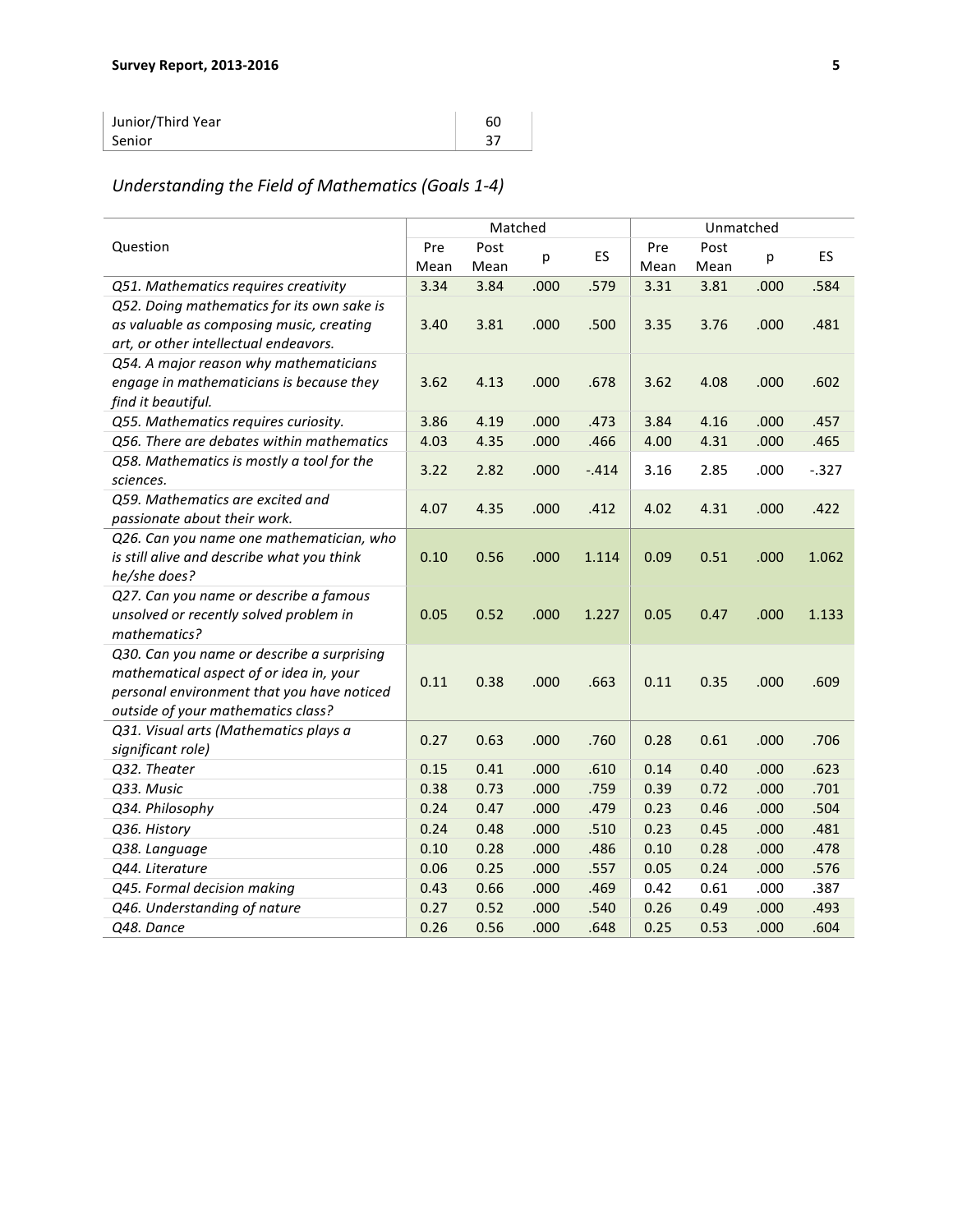## *Students Thinking about Mathematics (Goals 5 & 7)*

|                                                                                                                              |             | Matched      |      |          | Unmatched   |              |      |          |
|------------------------------------------------------------------------------------------------------------------------------|-------------|--------------|------|----------|-------------|--------------|------|----------|
| Question                                                                                                                     | Pre<br>Mean | Post<br>Mean | р    | ES       | Pre<br>Mean | Post<br>Mean | р    | ES       |
| Q03. I am able to understand and critique<br>written or spoken mathematical arguments.                                       | 2.80        | 3.34         | .000 | .581     | 2.81        | 3.31         | .000 | .535     |
| Q08. Thoughts and ideas that come to me<br>while working on mathematical problems<br>will often get me closer to a solution. | 3.51        | 3.89         | .000 | .479     | 3.47        | 3.83         | .000 | .440     |
| Q10. My thoughts and ideas matter when<br>solving a mathematical problem.                                                    | 3.62        | 4.02         | .000 | .520     | 3.60        | 3.97         | .000 | .461     |
| Q15. I don't think mathematics can be<br>beautiful.                                                                          | 3.12        | 2.44         | .000 | $-0.650$ | 3.17        | 2.54         | .000 | $-0.596$ |
| Q21. I learn mathematics best when I explain<br><i>ideas to other students.</i>                                              | 2.95        | 3.35         | .000 | .426     | 2.91        | 3.30         | .000 | .411     |

### Student Feelings about Mathematics (Goals 8 & 9)

|                                                                                     |      | Matched |       |          | Unmatched |      |      |         |
|-------------------------------------------------------------------------------------|------|---------|-------|----------|-----------|------|------|---------|
| Question                                                                            | Pre  | Post    | р     | ES       | Pre       | Post | р    | ES      |
|                                                                                     | Mean | Mean    |       |          | Mean      | Mean |      |         |
| Q01. I don't think doing mathematics is<br>interesting.                             | 3.08 | 2.51    | .000. | $-0.538$ | 3.09      | 2.58 | .000 | $-.470$ |
| Q23. Working on a challenging<br>mathematical problem (How much do you<br>$enjoy$ ) | 2.31 | 2.86    | .000  | .460     | 2.30      | 2.78 | .000 | .405    |
| Q24. Discovering a new mathematical idea                                            | 2.63 | 3.34    | .000  | .591     | 2.63      | 3.22 | .000 | .489    |
| Q25. Using rigorous reasoning in a math<br>problem                                  | 2.32 | 2.91    | .000  | .511     | 2.29      | 2.83 | .000 | .465    |

## *Changes associated with participation*

## How have you change in the following areas due to your participation in this course?

|                                                                    | Post |                    |                       |                                         |                                        |                       |                    |                     |
|--------------------------------------------------------------------|------|--------------------|-----------------------|-----------------------------------------|----------------------------------------|-----------------------|--------------------|---------------------|
| Question                                                           | N    | Increased<br>a lot | Increased a<br>little | <b>No</b><br>change<br>(stayed<br>high) | <b>No</b><br>change<br>(stayed<br>low) | Decreased<br>a little | Decreased<br>a lot | Percent<br>Increase |
| Q64. My ability to think and<br>reason more effectively            | 440  | 162                | 221                   | 40                                      | 14                                     | 2                     | 1                  | 87%                 |
| Q65. My ability to express<br>myself clearly when talking          | 439  | 93                 | 231                   | 78                                      | 35                                     | $\mathbf{1}$          | 1                  | 74%                 |
| Q66. My ability to express<br>myself in writing                    | 440  | 113                | 194                   | 92                                      | 39                                     | $\mathbf{1}$          | 1                  | 70%                 |
| Q67. My ability to read and<br>understand mathematical<br>problems | 440  | 120                | 228                   | 49                                      | 36                                     | 5                     | $\overline{2}$     | 79%                 |
| Q68. Likelihood that I will<br>read mathematics papers<br>or books | 441  | 29                 | 103                   | 77                                      | 196                                    | 19                    | 17                 | 30%                 |